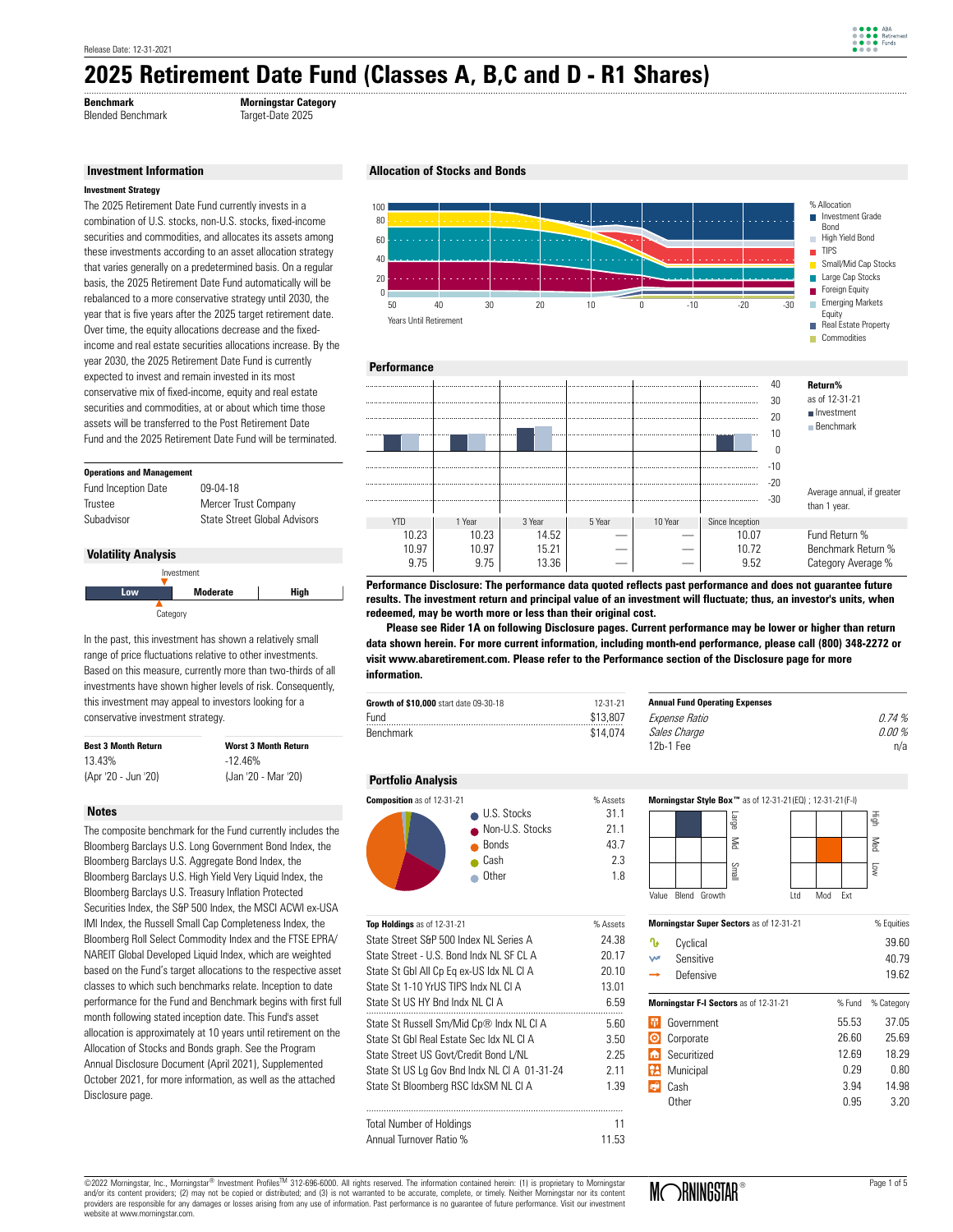

# 2025 Retirement Date Fund (Classes A, B,C and D - R1 Shares)

**Benchmark Morningstar Category** Blended Benchmark Target-Date 2025

Total Fund Assets (\$mil) 233.28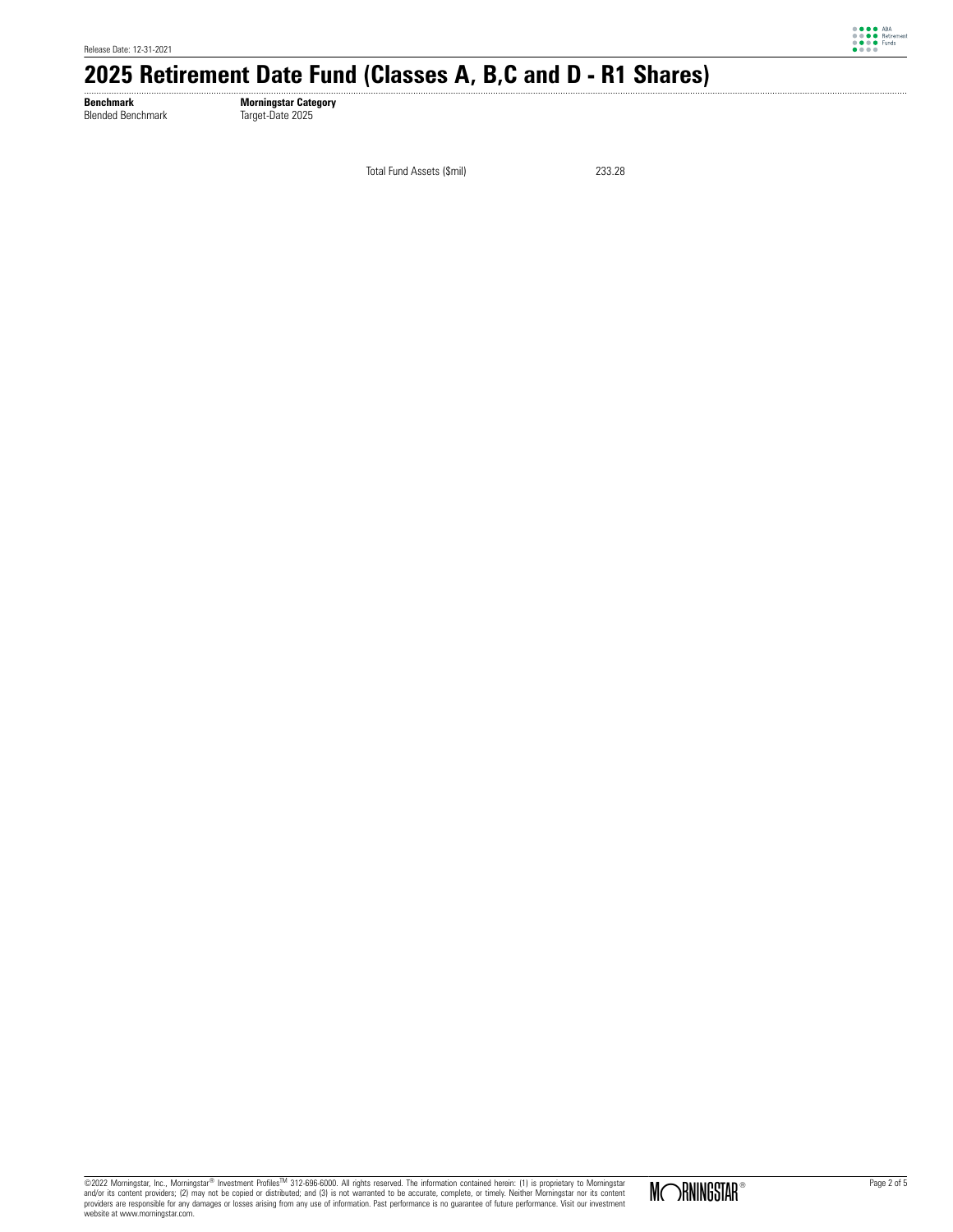### **Disclosure**

**You should consider the investment objectives, risks, charges and expenses of the investment options carefully before investing. All units of the collective investment funds (each, a 'Fund' and collectively, the 'Funds') offered under the Collective Trust that serve as investment options under the ABA Retirement Funds Program ("the Program") are exempt from registration under the Securities Act of 1933. For a copy of the Program Disclosure Document with more complete information, including charges and expenses associated with the Program, or to speak with a Plan Consultant, call 800.826.8901, visit www.abaretirement.com or write to: ABA Retirement Funds, P.O. Box 55072, Boston, MA 02205-5072. Please read the information carefully before investing. For email inquiries, contact contactus@abaretirement.com.**

#### **Performance**

The total return of a Fund reflects performance after adjustment for fees and expenses. Each Fund's performance is compared with the investment record of a comparable market index or other benchmark. The benchmark is a portfolio of specified securities and the benchmark does not reflect any initial or ongoing fees or expenses. Securities held in a Fund's portfolio may differ significantly from the securities that comprise the benchmark.

The past performance of a Fund or benchmark is no guarantee of future performance.

#### **Best and Worst 3 Month Return**

Morningstar calculates best and worst 3-month performance (in percentage terms) of each Fund on a monthly basis.

Best 3-Month Return: The highest total return a Fund has posted in a consecutive three-month period over the trailing 15 years, or if a Fund has been in operation for less than 15 years, since the Fund's inception.

Worst 3-Month Return: The lowest total return a Fund has posted in a consecutive three-month period over the trailing 15 years, or if a Fund has been in operation for less than 15 years, since the Fund's inception.

The past performance of a Fund is no guarantee of future performance.

#### **Growth of \$10,000**

Growth of \$10,000 shows a Fund's hypothetical performance based on how an assumed \$10,000 investment in the Fund would have grown over time. The growth of \$10,000 begins at the date shown in the module. Also shown is the hypothetical growth of \$10,000 based on the investment record of the Fund's Benchmark over the same period. The inclusion of the information on the Benchmark allows investors to compare the performance of the Fund with the performance of the Benchmark. The past performance of a Fund or Benchmark is no guarantee of future performance.

#### **Morningstar Style Box™**

The Morningstar Style Box™ reveals a fund's investment style. For equity funds the vertical axis shows the market capitalization of the long stocks owned and the horizontal axis shows investment style (value, blend, or growth).

For fixed-income funds, the vertical axis shows the credit quality of the fixed income securities owned and the horizontal axis shows interest rate sensitivity as measured by a bond's effective duration.

Morningstar seeks credit rating information from fund companies on a periodic basis (e.g., quarterly). In compiling credit rating information Morningstar accepts credit ratings reported by fund companies that have been issued by all Nationally Recognized Statistical Rating Organizations (NRSROs). For a list of all NRSROs, please visit http:// www.sec.gov/divisions/marketreg/ratingagency.htm. Additionally, Morningstar accepts foreign credit ratings from widely recognized or registered rating agencies. If two rating organizations/agencies have rated a security, fund companies are to report the lower rating; if three or more organizations/ agencies have rated a security, fund companies are to report the median rating, and in cases where there are more than two organization/agency ratings and a median rating does not exist, fund companies are to use the lower of the two middle ratings. PLEASE NOTE: Morningstar, Inc. is not itself an NRSRO nor does it issue a credit rating on the fund. An NRSRO or rating agency ratings can change from time-totime.

For credit quality, Morningstar combines the credit rating information provided by the fund companies with an average default rate calculation to come up with a weighted-average credit quality. The weighted-average credit quality is currently a letter that roughly corresponds to the scale used by a leading NRSRO. Bond funds are assigned a style box placement of "low", "medium", or "high" based on their average credit quality. Funds with a low credit quality are those whose weighted-average credit quality is determined to be less than "BBB-"; medium are those less than "AA-", but greater or equal to "BBB-"; and high are those with a weighted-average credit quality of "AA-" or higher. When classifying a bond portfolio, Morningstar first maps the NRSRO credit ratings of the underlying holdings to their respective default rates (as determined by Morningstar's analysis of actual historical default rates). Morningstar then averages these default rates to determine the average default rate for the entire bond fund. Finally, Morningstar maps this average default rate to its corresponding credit rating along a convex curve.

For interest-rate sensitivity, Morningstar obtains from fund companies the average effective duration. Generally, Morningstar classifies a fixed-income fund's interest-rate sensitivity based on the effective duration of the Morningstar Core Bond Index (MCBI), which is currently three years. The classification of Limited will be assigned to those funds whose average effective duration is between 25% to 75% of MCBI's average effective duration; funds whose average effective duration is between 75% to 125% of the MCBI will be classified as Moderate; and those that are at 125% or greater of the average effective duration of the MCBI will be classified as Extensive.

For municipal bond funds, Morningstar also obtains from fund companies the average effective duration. In these cases static breakpoints are utilized. These breakpoints are as follows: (i) Limited: 4.5 years or less; (ii) Moderate: more than 4.5 years but less than 7 years; and (iii) Extensive: more than 7 years. In addition, for non-US taxable and non-US

domiciled fixed income funds static duration breakpoints are used: (i) Limited: less than or equal to 3.5 years; (ii) Moderate: greater than 3.5 and less than equal to 6 years; (iii) Extensive: greater than 6 years.

#### **Fees and Expenses**

Reflects the expense ratio of the Fund based on the amounts incurred by the Fund for its last fiscal year. An explanation of the manner in which certain deductions and fees are calculated and the portions of these deductions and fees paid to certain parties in connection with the Program can be found in the Program Disclosure Document.

#### **Risks**

As with any investment, you could lose money on your investment. The unit value of each Fund typically fluctuates daily based on changes in the value of the securities held by the Fund. The investment strategies that the Funds' investment advisors use may not produce the intended results. For detailed information about these risks, please refer to the Program Disclosure Document.

**Retirement Date Fund Risk:** Generally speaking, Retirement Date Funds target a certain date range for retirement, or the date the investor plans to start withdrawing money. Investors can select the Fund that most closely corresponds to their anticipated retirement date. These Funds are designed to rebalance to a more conservative investment approach as the target date nears. An investment in a Retirement Date Fund is not guaranteed from investment loss at any time, including on or after the target date.

The Funds offered under the Collective Trust are not mutual funds and are not registered as investment companies under the Investment Company Act of 1940 and, therefore, are not subject to compliance with the requirements of such act or the protections afforded thereunder. **In addition, Units of the Funds are not deposits of or obligations of, or guaranteed or endorsed by, Mercer Trust Company or any other bank, are not insured by the Federal Deposit Insurance Corporation, the Board of Governors of the Federal Reserve, or any other agency, and involve risks including the possible loss of principal.** Please review the Program Disclosure Document for more information regarding the Funds and the Program, including fees and expenses.

The Glossary of Terms set forth below contains definitions of, and additional information with respect to, the terms used herein and is an integral part hereof.

#### **GLOSSARY OF TERMS**

**Annual Turnover Ratio:** Represents the frequency with which a Fund bought and sold securities in which it invests during the most recently completed calendar year next preceding the issuance of the Program Disclosure Document. As the level of portfolio turnover increases, transaction expenses incurred by the Fund, such as brokerage commissions, increase, which may adversely affect the Fund's performance.

**Benchmark:** An index or other standard against which a Fund's performance is measured. A large capitalization U.S. stock fund's returns, for instance, are often compared with the investment record of large-capitalization U.S. domiciled

©2022 Morningstar, Inc., Morningstar® Investment ProfilesTM 312-696-6000. All rights reserved. The information contained herein: (1) is proprietary to Morningstar and/or its content providers; (2) may not be copied or distributed; and (3) is not warranted to be accurate, complete, or timely. Neither Morningstar nor its content providers are responsible for any damages or losses arising from any use of information. Past performance is no guarantee of future performance. Visit our investment website at www.morningstar.com.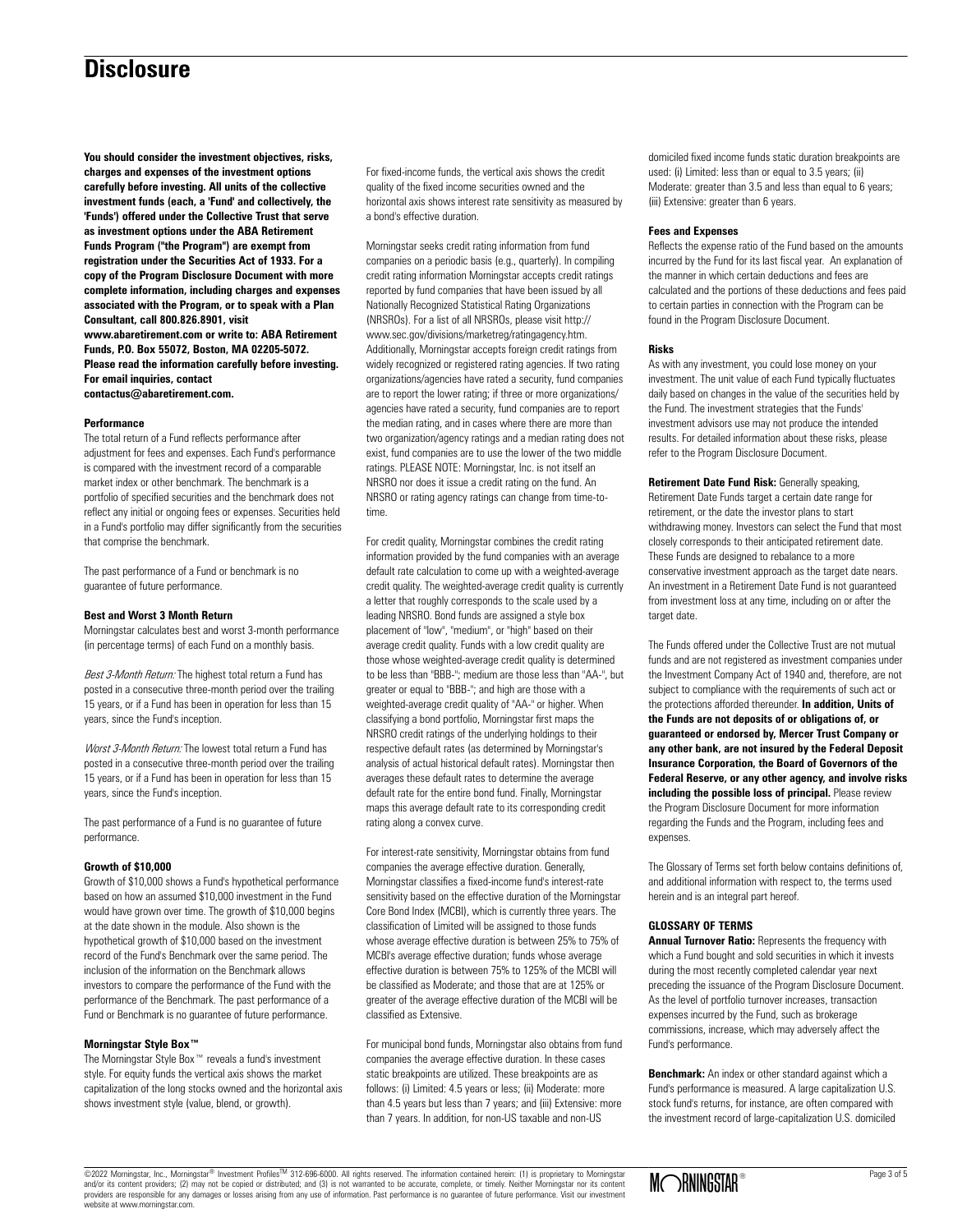### **Disclosure**

issuers of the S&P 500 index.

**Capital appreciation:** An increase in the price of a security. This is one of the two primary sources of an investor's total return. The other primary source is income.

**Composition:** The types of securities held in a Fund's portfolio. A portfolio's composition will tell you something about its risk level. Funds that hold a large percentage of assets in cash or cash equivalents usually carry less risk because not all of their holdings are as exposed to market movements. The Portfolio Analysis pie chart can be used to determine how much of your investment consists of stocks, bonds and cash, including foreign stocks.

**Coupon:** A bond coupon refers to the periodic interest payments that a bond holder is entitled to receive for holding a bond.

**Credit Analysis:** For fixed-income Funds, credit analysis assesses the quality of the U.S. and non-U.S. bonds in a Fund's portfolio. Credit quality can influence the returns of portfolios that invest heavily in bonds. The Credit Analysis graph shows the respective percentage of Fund assets invested in securities rated in each of the major credit ratings categories, as determined by Standard & Poor's or Moody's (which are major credit rating agencies). The most highly rated bonds are rated AAA. Bonds with a BBB rating are in the lowest category that is still considered to be of investment grade. Bonds that are rated at or lower than BB (often called junk bonds or high-yield bonds) are considered to be quite speculative and more risky than higher-rated bonds. Any bonds that appear in the NR/NA category are either not rated by Standard & Poor's or Moody's or did not have a rating available as of the release date of this communication.

**Duration:** A measure of the sensitivity of the price (the value of principal) of a fixed-income security to a change in interest rates. Duration is expressed as a number of years. Rising interest rates generally lead to falling bond prices, while declining interest rates result in rising bond prices. The longer the duration, the greater the increase or decrease, as applicable, in a bond's price in response to interest rate changes.

**Equity:** Another term for stock, which is issued by a company and generally trades on an exchange.

**Growth:** There are two common uses of the word growth in the investment industry. In one sense, growth refers to an increase in a company's profits or sales. In the other sense, growth refers to a style of investing in which investment advisors seek to invest in firms with rapidly increasing profits or sales, often focusing less on the relative estimated enterprise or asset values as compared to the prices they pay for such stocks.

**Income:** Payment to an investor of a dividend on a stock or of interest on a bond. Income is one of the two primary sources of total return, the other being capital appreciation.

**Index:** As a noun, index refers to a benchmark, such as the S&P 500 index, that is used to assess a Fund's performance. As a verb, index refers to the practice of buying and holding the securities that comprise an index, or securities that are representative of those comprising an index.

**Interest-rate risk:** Interest-rate risk represents vulnerability of a fixed-income security to changes to interest rates. When interest rates rise, the prices of bonds and other incomeoriented securities tend to fall and vice versa. The longer the duration for a bond or average effective duration for a Fund, the greater its interest-rate risk.

**Investment Strategy:** Indicates a particular Fund's investment goals, as further described in the Program Disclosure Document.

**Market capitalization:** The value of a company based on the current selling price of its stock and the number of shares it has issued. Market capitalization equals the number of shares outstanding multiplied by the share price.

Morningstar separates stock portfolio holdings into five market-capitalization groups: Giant, Large, Medium, Small and Micro. Of the 5,000 largest U.S. companies in Morningstar's equities database, the top 1% are categorized as Giant, the next 4% are Large, the next 15% are Medium, the next 30% are Small and the remaining 50% are Micro. Companies below the largest 5,000 are also classified as **Micro**.

For equity Funds, the average market capitalization of companies in a Fund's portfolio is also used to determine the vertical axis of the Morningstar Equity Style Box.

**Market risk:** The risk associated with general movements in the stock or bond market. Investments that are most sensitive to movements in these markets (as measured by rsquared and beta) are considered to have the greatest market risk, while investments that are least sensitive to movements in these markets are considered to have the least market risk.

**Maturity:** Maturity measures the average time period (in years) from a given date to the date on which bonds in a Fund's portfolio are due to be paid. A longer maturity indicates higher sensitivity to interest rate fluctuations.

**Net Asset Value (NAV):** A Fund's price per unit. The per unit dollar value of a Fund is calculated by dividing the total assets of all the holdings in its portfolio, less any liabilities, by the number of Fund units outstanding.

**Principal:** The face value of a bond that its owner is owed at maturity. The term also refers to the amount invested in a fund or security, independent of any earnings or losses on the investment.

**Real Estate Investment Trusts (REITs):** Companies that invest in multiple real-estate properties. REITs generally trade on major stock exchanges and are held by many mutual funds. The portfolios of certain Funds, including the Real Asset Return Fund and select Retirement Date Funds and Target Risk Funds, contain REITs. Any REITs in a Fund's portfolio are included as U.S. stocks in the Portfolio Analysis module and are listed under Cyclical in the Morningstar Super Sectors module.

**Sector weightings:** For U.S. equity Funds, Morningstar determines the respective percentages of each Fund's assets that are allocated to each of the 11 major industrial sectors, and groups those sectors into three broader categories (Cyclical, Sensitive and Defensive). For Funds that invest in fixed income securities, Morningstar determines the respective percentages of each Fund's assets that are allocated to each of six categories (Government, Corporate, Securitized, Municipal, Cash and Other). The allocation to Cash in this module is based on the total fixed income market value of the Fund (as opposed to the Cash allocation in the Portfolio Analysis module, which is based on the value of the cash as a percentage of the total Fund). The allocation to Other in this module represents derivatives (as opposed to the Portfolio Analysis module, which includes derivatives in the Stocks or Bonds category, as appropriate).

Sector weightings provide another means of assessing the relative riskiness of different investment strategies. If a Fund's sector allocation is similar to the overall market (as measured by a broad market index such as the S&P 500 index) then the Fund likely follows a more conservative style. If the Fund heavily overweights or underweights individual sectors, then the Fund's strategy typically takes on more risk.

**Security:** This term can refer to any financial asset, including stocks, bonds, and some derivative instruments, the performance of which is derived from that of debt or equity securities.

**Standard deviation:** A statistical measure of the volatility of a Fund's returns.

**Top holdings:** A Fund's top holdings show which securities (stocks or bonds) are held in the largest concentrations and thus can be expected to have the most influence on the Fund's returns. The percentage of assets of the portfolio each holding represents provides an indication of the Fund's level of risk. For example, for an actively-managed equity Fund, a more conservatively managed Fund will usually devote no more than 3% to 4% of the Fund's assets to a particular security, while a more aggressively managed Fund may allocate 7%, 8%, or an even greater percentage of assets to a particular security. The total weighting of the top five holdings is also a measure of a Fund's risk taking policy. Funds that restrict the total amount of the top five holdings to 15% of assets or less are generally more conservative, while those that devote more than 25% to such holdings may be considered more aggressive.

**Total Expense Ratio:** Reflects the annualized expense ratio of a Fund based on net assets of the Fund and the Program determined as described under "Fees and Expenses." All Fund performance is reported net of fees and expenses. The assetbased fees charged against each Fund accrue daily and vary in amount to some degree depending on the asset levels of the Fund and the Program. Please refer to the Program Disclosure Document for a detailed breakdown of fees and expenses.

**Total Return:** The combined performance of a Fund, including distributed and undistributed capital appreciation or loss and interest or other income.

**Volatility Analysis:** The Volatility Analysis graph indicates where a Fund's volatility ranks relative to the mutual fund universe. Various events, factors and conditions could materially affect performance and could materially change the

©2022 Morningstar, Inc., Morningstar® Investment ProfilesTM 312-696-6000. All rights reserved. The information contained herein: (1) is proprietary to Morningstar and/or its content providers; (2) may not be copied or distributed; and (3) is not warranted to be accurate, complete, or timely. Neither Morningstar nor its content providers are responsible for any damages or losses arising from any use of information. Past performance is no guarantee of future performance. Visit our investment website at www.morningstar.com.